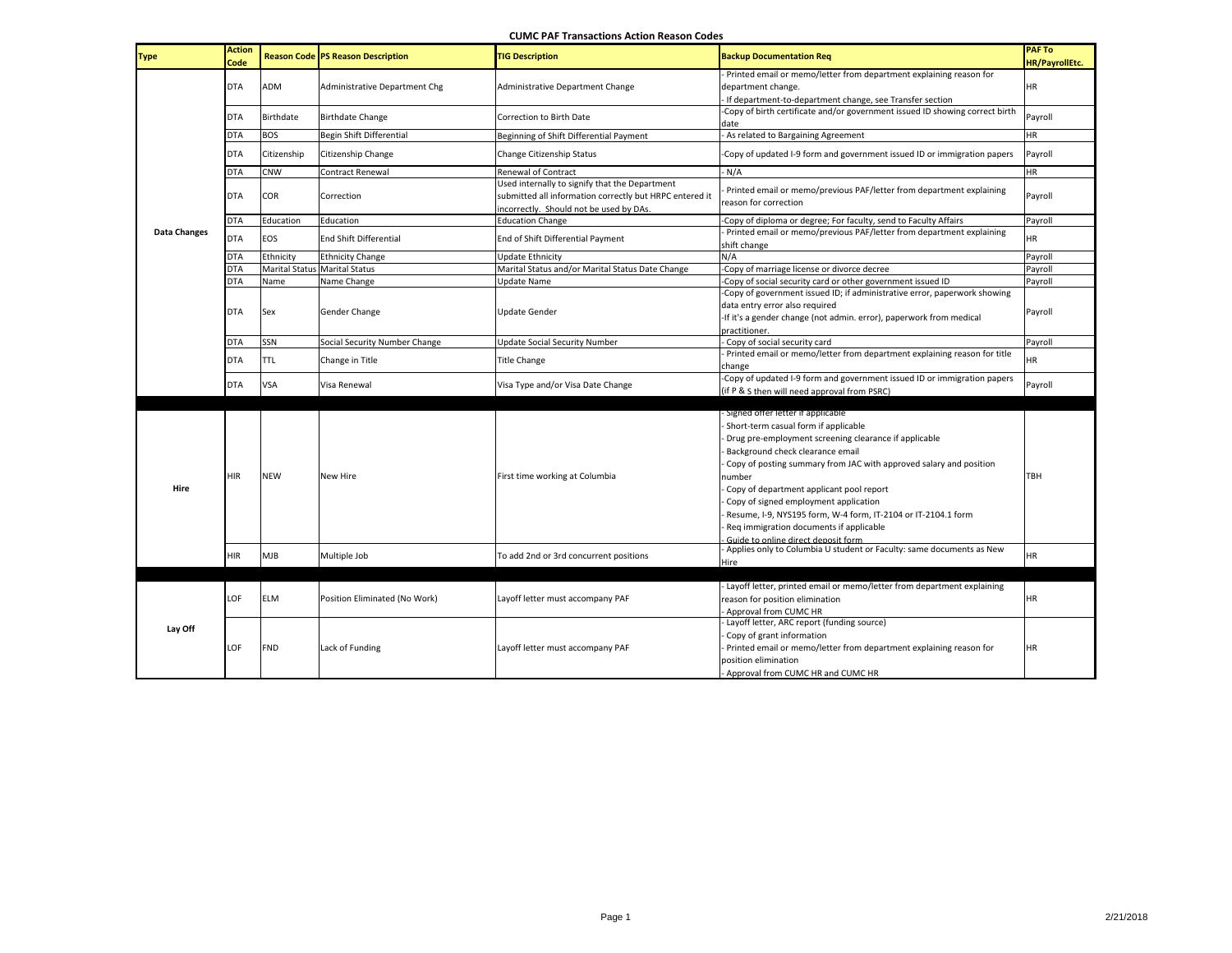| <b>Type</b>            | <b>Action</b><br>Code |            | <b>Reason Code PS Reason Description</b>                             | <b>TIG Description</b>                                                                                                                                                                                                                               | <b>Backup Documentation Reg</b>                                                                                                                                                                                                                                                                                                                 | <b>PAF To</b><br><b>HR/PayrollEtc.</b> |
|------------------------|-----------------------|------------|----------------------------------------------------------------------|------------------------------------------------------------------------------------------------------------------------------------------------------------------------------------------------------------------------------------------------------|-------------------------------------------------------------------------------------------------------------------------------------------------------------------------------------------------------------------------------------------------------------------------------------------------------------------------------------------------|----------------------------------------|
|                        | PAY                   |            | Adjustment                                                           | Change of Pay Rate                                                                                                                                                                                                                                   | - Printed email or memo/letter from department explaining reason for<br>change (usually retention, deferred merit, market review which requires back-<br>up, etc. Used as Secondary Action Code for reclasses)                                                                                                                                  |                                        |
|                        |                       | ADJ        |                                                                      |                                                                                                                                                                                                                                                      | New 195 form<br>Approval from CUMC HR if increase above 10%<br>PSRC approval for P&S department                                                                                                                                                                                                                                                 | HR.                                    |
|                        | PAY                   | <b>COR</b> | Correction                                                           | Correction of Pay Rate due to error                                                                                                                                                                                                                  | Printed email or memo/letter from department explaining reason for<br>correction<br>New 195 form                                                                                                                                                                                                                                                | <b>HR</b>                              |
|                        | PAY                   | <b>DEC</b> | Decrease                                                             | Decrease of Pay Rate                                                                                                                                                                                                                                 | Printed email or memo/letter from department explaining reason for<br>decrease<br>New 195 form                                                                                                                                                                                                                                                  | HR.                                    |
| Pay Rate Adjustment    | PAY                   | <b>HRS</b> | Change of Hours                                                      | Increase/Decrease of Work Hours                                                                                                                                                                                                                      | Printed email or memo/letter from department explaining reason for<br>change of hours<br>New 195 form if exempt employee                                                                                                                                                                                                                        | <b>HR</b>                              |
|                        | PAY                   | LVN        | Eleven Month Program                                                 | Start of Eleven Month Flexible Work Arrangement                                                                                                                                                                                                      | Flexible Work Arrangement (FWA) Agreement                                                                                                                                                                                                                                                                                                       | HR.                                    |
|                        | PAY                   | <b>MER</b> | Merit                                                                | Pay Rate Increase                                                                                                                                                                                                                                    | Printed email or memo/letter from department explaining reason for<br>change (Generally reserved for annual merit increase and based on<br>Performance; NOT used for reclassifications)<br>New 195 form<br>Approval from CUMC HR<br>PSRC approval for P&S department                                                                            | <b>HR</b>                              |
|                        | PAY                   | <b>NIN</b> | Nine Month Program                                                   | Start of Nine Month Flexible Work Arrangement                                                                                                                                                                                                        | Flexible Work Arrangement (FWA) Agreement                                                                                                                                                                                                                                                                                                       | <b>HR</b>                              |
|                        | PAY                   | PHR        | <b>Phased Retirement</b>                                             | Administrative Use Only                                                                                                                                                                                                                              | Phased retirement agreement approved by CUMC HR                                                                                                                                                                                                                                                                                                 | HR.                                    |
|                        | PAY                   | <b>RFW</b> | Return from Flex Work Arrangement                                    | Return to Twelve Month Pay Program                                                                                                                                                                                                                   | Updated Flexible Work Arrangement (FWA) Agreement                                                                                                                                                                                                                                                                                               | HR.                                    |
|                        | PAY                   | <b>STI</b> | Stipend                                                              |                                                                                                                                                                                                                                                      | N/A                                                                                                                                                                                                                                                                                                                                             | Payroll                                |
|                        | PAY                   | <b>TEN</b> | Ten Month Program                                                    | Start of Ten Month Flexible Work Arrangement                                                                                                                                                                                                         | Flexible Work Arrangement (FWA) Agreement                                                                                                                                                                                                                                                                                                       | HR                                     |
|                        | PAY                   | UNI        | <b>Union Contract</b>                                                | Union Contract Increase                                                                                                                                                                                                                              | As related to Bargaining Agreement                                                                                                                                                                                                                                                                                                              | Payroll                                |
|                        |                       |            |                                                                      |                                                                                                                                                                                                                                                      |                                                                                                                                                                                                                                                                                                                                                 |                                        |
| Position<br>Management | POS                   | <b>JRC</b> | Job Re-Classification (Secondary Action: PAY-<br>ADJ, if applicable) | Modification to position grade (of an incumbent's<br>position; if just title change, see below)<br>For interim assignments, use POS-JRC and change title,<br>grade and salary on individual's PAF and PMR, but note<br>in comments section "Interim" | Printed email or memo/letter from department explaining changes to<br>position<br>Old job description, new job description<br>If P & S then will need approval from PSRC                                                                                                                                                                        | HR                                     |
|                        | POS                   | <b>TTL</b> | <b>Title Change</b>                                                  | Internal code used after a position has been reviewed by department change<br>CMs (Admin) or the Provost Office (Academic).                                                                                                                          | Printed email or memo/letter from department explaining reason for<br>If P & S then will need approval from PSRC<br>New 195 form needed for any salary change                                                                                                                                                                                   | HR                                     |
|                        | POS                   | <b>UPD</b> | Position Data Update (Secondary Action:<br>PAY-HRS, if applicable)   | Changes in position hours                                                                                                                                                                                                                            | Printed email or memo/letter from department explaining reason for<br>department change<br>If P & S then will need approval from PSRC<br>New 195 form needed for any salary change                                                                                                                                                              | HR.                                    |
|                        | POS                   | <b>XFR</b> | Transfer                                                             | Transfer position to a different department                                                                                                                                                                                                          | Signed offer letter if applicable<br>Short-term casual form if applicable<br>Drug pre-employment screening clearance if applicable<br>Copy of posting summary from JAC with HR's approved salary and position<br>number<br>Copy of department applicant pool report<br>Copy of signed employment application, resume, 195 form if change in pay | ΗR                                     |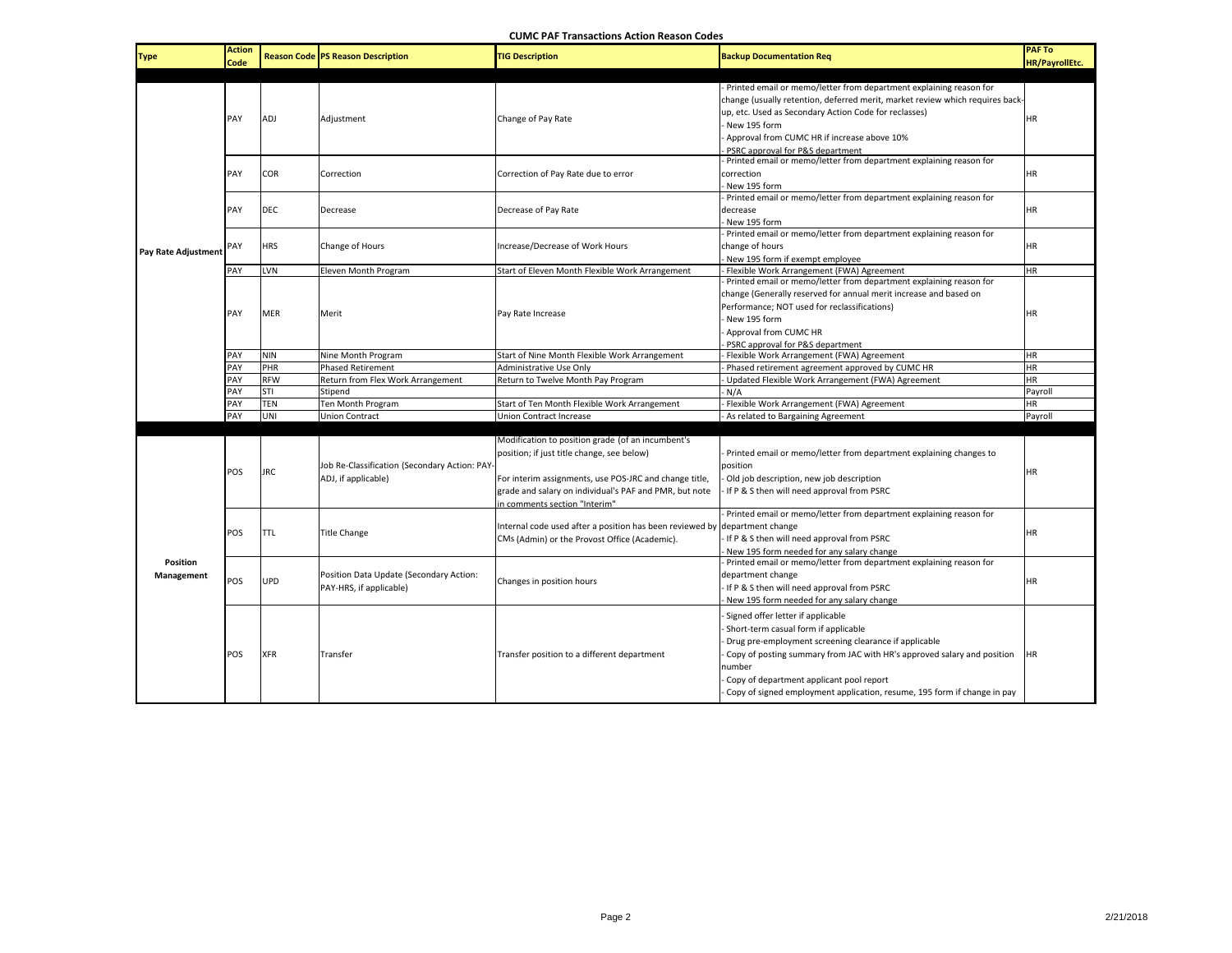**CUMC PAF Transactions Action Reason Codes**

| <b>Type</b>                      | <b>Action</b><br>Code    |                          | <b>Reason Code PS Reason Description</b>     | <b>IG Description</b>                                                                                                                                                                                                                                           | <b>Backup Documentation Req</b>                                                                                                                                                                                                                                                                                                                                                                                                                                                                                                                                                                                | <b>PAF To</b><br><b>HR/PayrollEtc.</b> |
|----------------------------------|--------------------------|--------------------------|----------------------------------------------|-----------------------------------------------------------------------------------------------------------------------------------------------------------------------------------------------------------------------------------------------------------------|----------------------------------------------------------------------------------------------------------------------------------------------------------------------------------------------------------------------------------------------------------------------------------------------------------------------------------------------------------------------------------------------------------------------------------------------------------------------------------------------------------------------------------------------------------------------------------------------------------------|----------------------------------------|
| Promotion                        | PRO                      | ORP                      | <b>Obtained Regular Position</b>             | Promote of Casual Employee to Regular<br>Position                                                                                                                                                                                                               | Signed offer letter if applicable<br>Short-term casual form if applicable<br>Drug pre-employment screening clearance if applicable<br>Copy of posting summary from JAC with HR's approved salary and position<br>number<br>Copy of department applicant pool report<br>Copy of signed employment application, resume, 195 form if change in pay                                                                                                                                                                                                                                                                | <b>HR</b>                              |
|                                  | PRO                      | PRO                      | Promotion                                    | Promotion within the same department (due to vacancy<br>or new position which was posted). Both position and<br>pay should be changed with this one action. When a<br>promotion takes places across departments, XFR PRO<br>should be used. (Admin/SS Use Only) | Memo/letter from department providing justification for promotion<br>New and old job description and org chart, unless it's within the same<br>department, in which case submit approval from CUMC HR.<br>Approval from Bill Innes if increase is above 10%,<br>Resume, 195 form, signed offer letter if applicable,<br>Copy of posting summary from JAC with HR's approved, unless within same<br>department.<br>Salary and position number if applicable<br>Copy of department applicant pool report, unless within same department.<br>Copy of signed employment applicatio, unless within same department. | ΗR                                     |
| <b>Recall from</b><br>Suspension | <b>REC</b><br><b>REC</b> | <b>REL</b><br><b>RES</b> | Recall from Layoff<br>Recall from Suspension |                                                                                                                                                                                                                                                                 | Signed offer letter if applicable<br>Short-term casual form if applicable<br>Drug pre-employment screening clearance if applicable<br>Background check consent of disclosure form<br>Copy of posting summary from JAC with HR's approved salary and position<br>number<br>Copy of department applicant pool report<br>Copy of signed employment application, resume, I-9, 195 form, W-4 form,<br>IT-2104 or IT-2104.1 form<br>Req immigration documents if applicable<br>Guide to online direct deposit form.<br>Appropriate documents based on situation                                                      | <b>HR</b><br><b>HR</b>                 |
| Rehire /<br>Reappointment        | <b>REH</b>               | <b>CNW</b>               | <b>Contract Renewal</b>                      | Use if the person's current status is terminated.                                                                                                                                                                                                               | Office of Faculty Affairs (OFA) usuage                                                                                                                                                                                                                                                                                                                                                                                                                                                                                                                                                                         | OFA                                    |
|                                  | REH                      | <b>REH</b>               | Rehire                                       | Use if the person worked at Columbia previously and/or<br>if this is their first Academic Appointment).                                                                                                                                                         | Signed offer letter if applicable<br>Short-term casual form if applicable<br>Drug pre-employment screening clearance if applicable<br>Background check consent of disclosure form<br>Copy of posting summary from JAC with HR's approved salary and position<br>number<br>Copy of department applicant pool report<br>Copy of signed employment application, resume, I-9, 195 form, W-4 form,<br>IT-2104 or IT-2104.1 form<br>Req immigration documents if applicable<br>Guide to online direct deposit form                                                                                                   | <b>TBH</b>                             |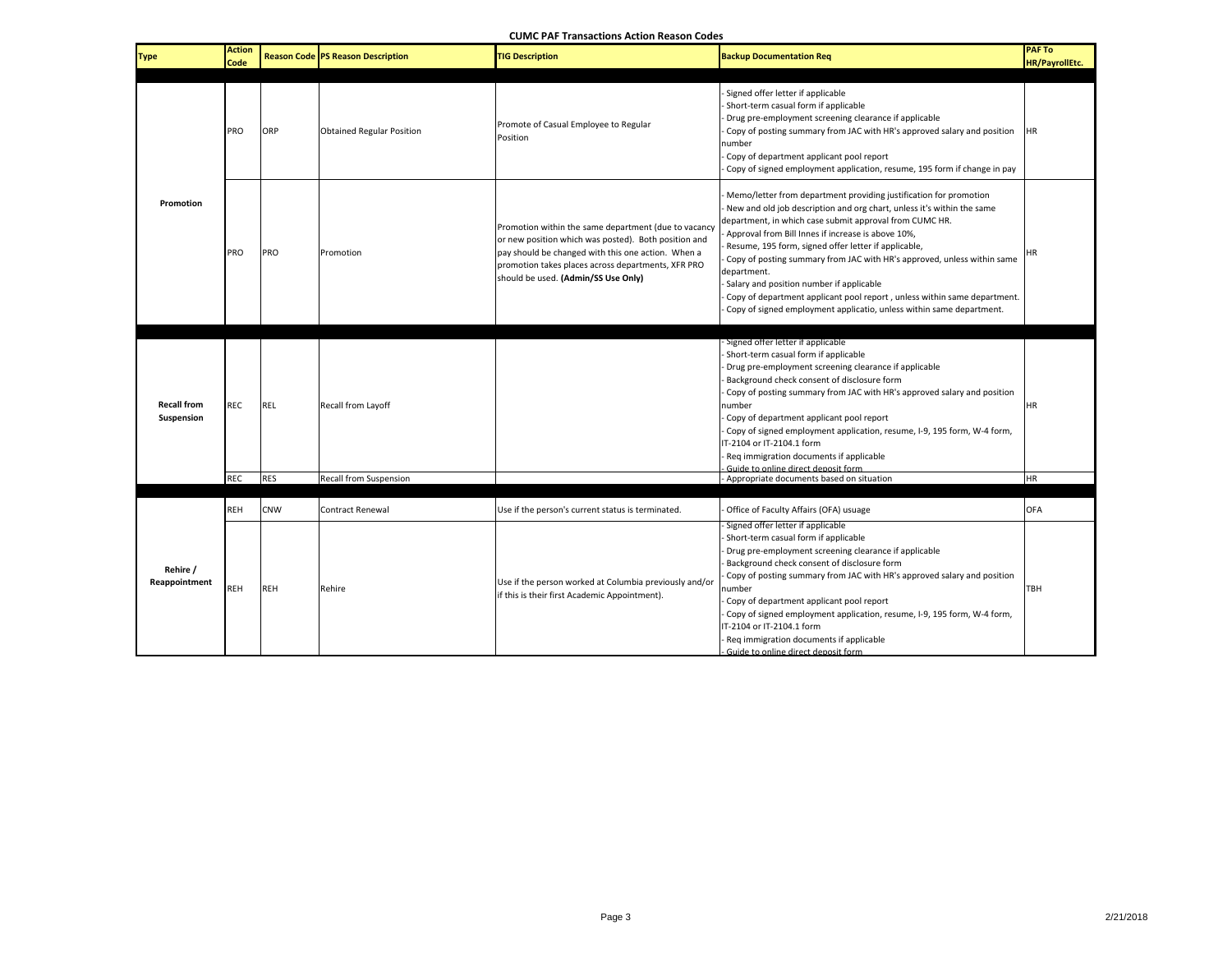**CUMC PAF Transactions Action Reason Codes**

| <b>Type</b>       | <b>Action</b><br>Code |            | <b>Reason Code PS Reason Description</b>                            | <b>TIG Description</b>                                                                                                                                                                                                                                            | <b>Backup Documentation Req</b>                                                                                                                                                                                                                                                                                                                                                                                                                                                                          | <b>PAF To</b><br><b>HR/PayrollEtc.</b> |
|-------------------|-----------------------|------------|---------------------------------------------------------------------|-------------------------------------------------------------------------------------------------------------------------------------------------------------------------------------------------------------------------------------------------------------------|----------------------------------------------------------------------------------------------------------------------------------------------------------------------------------------------------------------------------------------------------------------------------------------------------------------------------------------------------------------------------------------------------------------------------------------------------------------------------------------------------------|----------------------------------------|
|                   | RET                   | <b>DIS</b> | Disability                                                          |                                                                                                                                                                                                                                                                   | Printed email or memo/letter from disability services explaining reason for<br>department change.<br>If P & S then will need approval from PSRC.<br>New 195 form needed for any salary change                                                                                                                                                                                                                                                                                                            | HR                                     |
| <b>Retirement</b> | RET                   | EAR        | Retirement - Early - Pre 65                                         |                                                                                                                                                                                                                                                                   | Letter of intent to retire                                                                                                                                                                                                                                                                                                                                                                                                                                                                               | <b>HR</b>                              |
|                   | RET                   | <b>FND</b> | Lapse of Funding                                                    | Officers of Research Use Only                                                                                                                                                                                                                                     | Layoff agreement                                                                                                                                                                                                                                                                                                                                                                                                                                                                                         | HR                                     |
|                   | RET                   | LAY        | Layoff                                                              |                                                                                                                                                                                                                                                                   | Layoff agreement-age appropriate                                                                                                                                                                                                                                                                                                                                                                                                                                                                         | HR                                     |
|                   | RET                   | <b>NOR</b> | Retirement - Normal - 65 Plus                                       |                                                                                                                                                                                                                                                                   | Letter of intent to retire                                                                                                                                                                                                                                                                                                                                                                                                                                                                               | HR                                     |
|                   |                       |            |                                                                     |                                                                                                                                                                                                                                                                   |                                                                                                                                                                                                                                                                                                                                                                                                                                                                                                          |                                        |
| Suspension        | SUS                   | HOT        | Hotline                                                             |                                                                                                                                                                                                                                                                   | - Memo/letter from HR or department explaining reason for hotline                                                                                                                                                                                                                                                                                                                                                                                                                                        | <b>HR</b>                              |
|                   | TER                   | AEN        | Appointment / Position Ended                                        |                                                                                                                                                                                                                                                                   | Copy of signed offer letter and/or job req indicating employment end date<br>Time tracker for vacation payout if Officer of Administration                                                                                                                                                                                                                                                                                                                                                               | Payroll                                |
|                   | TER                   | APO        | Resignation - Accepted Position<br>Outside                          |                                                                                                                                                                                                                                                                   | Copy of resignation letter, time tracker for vacation payout if Officer of<br>Administration                                                                                                                                                                                                                                                                                                                                                                                                             | E-term                                 |
|                   |                       |            |                                                                     | Employee never worked and rescinds after accepting,                                                                                                                                                                                                               |                                                                                                                                                                                                                                                                                                                                                                                                                                                                                                          | HR                                     |
|                   | TER                   | CNL        | Hire Cancel                                                         | CU rescinds after ee is in system                                                                                                                                                                                                                                 | None.                                                                                                                                                                                                                                                                                                                                                                                                                                                                                                    |                                        |
|                   | TER                   | <b>DEA</b> | Death                                                               |                                                                                                                                                                                                                                                                   | Death Certificate or Official Announcement                                                                                                                                                                                                                                                                                                                                                                                                                                                               | Payroll                                |
|                   | TER                   |            | Discharge and/or Release - HR Review                                | Employee is terminated for performance concerns or                                                                                                                                                                                                                | Termination letter and/or release agreement                                                                                                                                                                                                                                                                                                                                                                                                                                                              | HR                                     |
|                   |                       | DSC/RLS    | Required                                                            | policy violation.                                                                                                                                                                                                                                                 |                                                                                                                                                                                                                                                                                                                                                                                                                                                                                                          |                                        |
| Termination       | TER                   | DSN/RLN    | Discharge and/or Release - Not Eligible for<br>rehire               | Employee is terminated for gross performance concerns<br>or serious policy violation and is ineligible for rehire.<br>University may decide it is in our best interest to get a<br>release from the employee. Termination letter states<br>ineligible for rehire. | Termination letter and or release agreement with language indicating not<br>eligible for rehire.                                                                                                                                                                                                                                                                                                                                                                                                         | <b>HR</b>                              |
|                   |                       |            |                                                                     |                                                                                                                                                                                                                                                                   | Copy of resignation letter                                                                                                                                                                                                                                                                                                                                                                                                                                                                               |                                        |
|                   | TER                   | EDU        | Resignation-Education                                               | To continue education                                                                                                                                                                                                                                             | Time tracker for vacation payout if Officer of Administration                                                                                                                                                                                                                                                                                                                                                                                                                                            | E-term                                 |
|                   | TER                   | <b>FND</b> | Lapse of Funding                                                    | Officers of Research Use Only                                                                                                                                                                                                                                     | Layoff Agreement                                                                                                                                                                                                                                                                                                                                                                                                                                                                                         | <b>HR</b>                              |
|                   |                       |            | Discharge/Release - did not pass                                    |                                                                                                                                                                                                                                                                   |                                                                                                                                                                                                                                                                                                                                                                                                                                                                                                          | <b>HR</b>                              |
|                   | TER                   | PRB        | probationary period                                                 | Employee covered by a CBA does not pass probation                                                                                                                                                                                                                 | None.                                                                                                                                                                                                                                                                                                                                                                                                                                                                                                    |                                        |
|                   | TER                   | <b>RLO</b> | Resignation - Relocation                                            |                                                                                                                                                                                                                                                                   | Copy of resignation letter<br>Time tracker for vacation payout if Officer of Administration                                                                                                                                                                                                                                                                                                                                                                                                              | Payroll                                |
|                   | TER                   | RNR        | Resignation - HR review required/not<br>eligible for rehire         | Employee resigns, however, University is on notice of<br>gross misconduct.                                                                                                                                                                                        | Note to file regarding circumstances surrounding resignation                                                                                                                                                                                                                                                                                                                                                                                                                                             | <b>HR</b>                              |
|                   | TER                   | <b>ROP</b> | Resignation-Other Personal                                          | May be used for resignation in lieu of termination with<br>note in comments section of PAF.                                                                                                                                                                       | Copy of resignation letter<br>Time tracker for vacation payout if Officer of Administration                                                                                                                                                                                                                                                                                                                                                                                                              | Payroll                                |
|                   |                       |            |                                                                     |                                                                                                                                                                                                                                                                   | Signed offer letter if applicable                                                                                                                                                                                                                                                                                                                                                                                                                                                                        |                                        |
| <b>Transfer</b>   | <b>XFR</b>            | LAT        | Lateral Transfer (Secondary Action: PAY-ADJ,<br>if applicable)      | If salary increase proposed, review dept size, scope of<br>work, reporting relationships, etc; generally limited to a<br>marginal increase.                                                                                                                       | Short-term casual form if applicable<br>Drug pre-employment screening clearance if applicable<br>Copy of posting summary from JAC with HR's approved salary and position<br>number<br>Copy of department applicant pool report<br>Copy of signed employment application, resume                                                                                                                                                                                                                          | <b>HR</b>                              |
|                   | <b>XFR</b>            | <b>LWR</b> | Lower Classification (Secondary Action: PAY-<br>DEC, if applicable) | Transfer to a lower graded position                                                                                                                                                                                                                               | Signed offer letter if applicable<br>Short-term casual form if applicable<br>Drug pre-employment screening clearance if applicable<br>Copy of posting summary from JAC with HR's approved salary and position<br>number<br>Copy of department applicant pool report<br>Copy of signed employment application, resume, 195 form if change in pay<br>Printed email or memo/letter from department explaining reason for<br>movement into lower graded position<br>If P&S then will need approval from PSRC | <b>HR</b>                              |
|                   | <b>XFR</b>            | <b>PRO</b> | Promotion                                                           | Transfer to another department at a higher rate                                                                                                                                                                                                                   | Signed offer letter if applicable<br>Short-term casual form if applicable<br>Drug pre-employment screening clearance if applicable<br>Copy of posting summary from JAC with HR's approved salary and position<br>number<br>Copy of department applicant pool report<br>Copy of signed employment application, resume, 195 form. If<br>P&S then will need approval from PSRC.<br>New 195 form needed for any salary change                                                                                | <b>HR</b>                              |